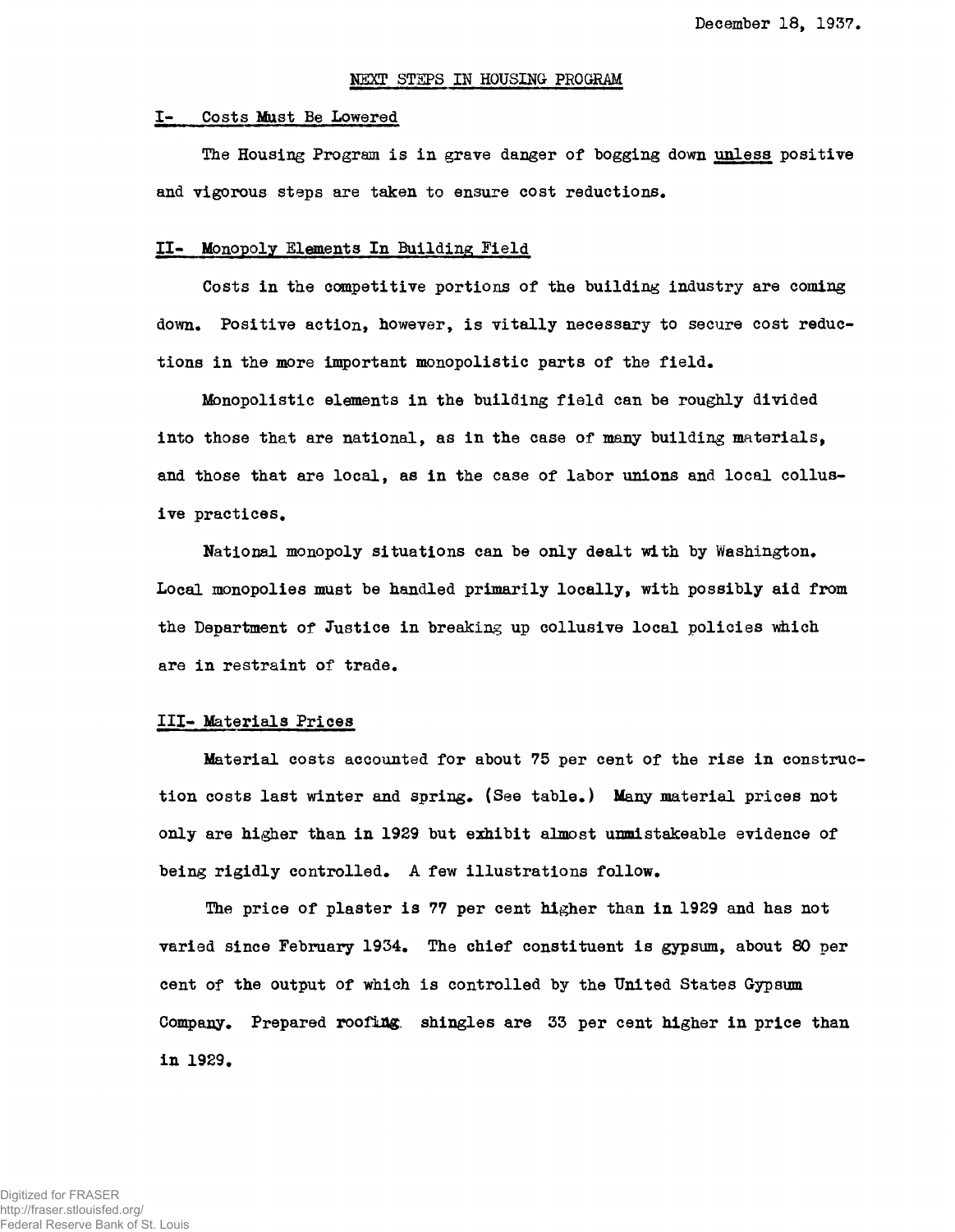Structural steel is 17 per cent higher in price than in 1929. Cast iron soil pipe is 44 per cent above 1929. As a result of advances in prices it is now estimated that United States Steel Corporation has lowered its break-even point to approximately 40 per cent of capacity operations.

The price of cement is 4 per cent above 1929 and has not varied since April 1955.

Coal stoves are 21 per cent higher in price than in 1929.

The possibilities for success in securing lower prices are indicated by the private statement of one of the leading manufacturers of heating equipment that he would meet the prices quoted by any mail order house. There is pressure by buyers for a reduction in steel prices. Delay in bringing about reductions makes for uncertainty and postponement of building.

#### IT- Freight Rates

An advance in freight rates on building materials would be in complete conflict with the housing program, and should be avoided at all costs. A vigorous building revival, through its stimulation of traffic, would provide the solution of the acute railroad problem.

Y- Controlled prices of materials and equipment can be lowered only through vigorous leadership by the Administration and the coordinated use of all the Government's powers and influences in this field.

It is, therefore, respectfully suggested that the drive for lower prices should be made the responsibility of an aggressive and informed man such as, for example, General K. E. Wood.

-2-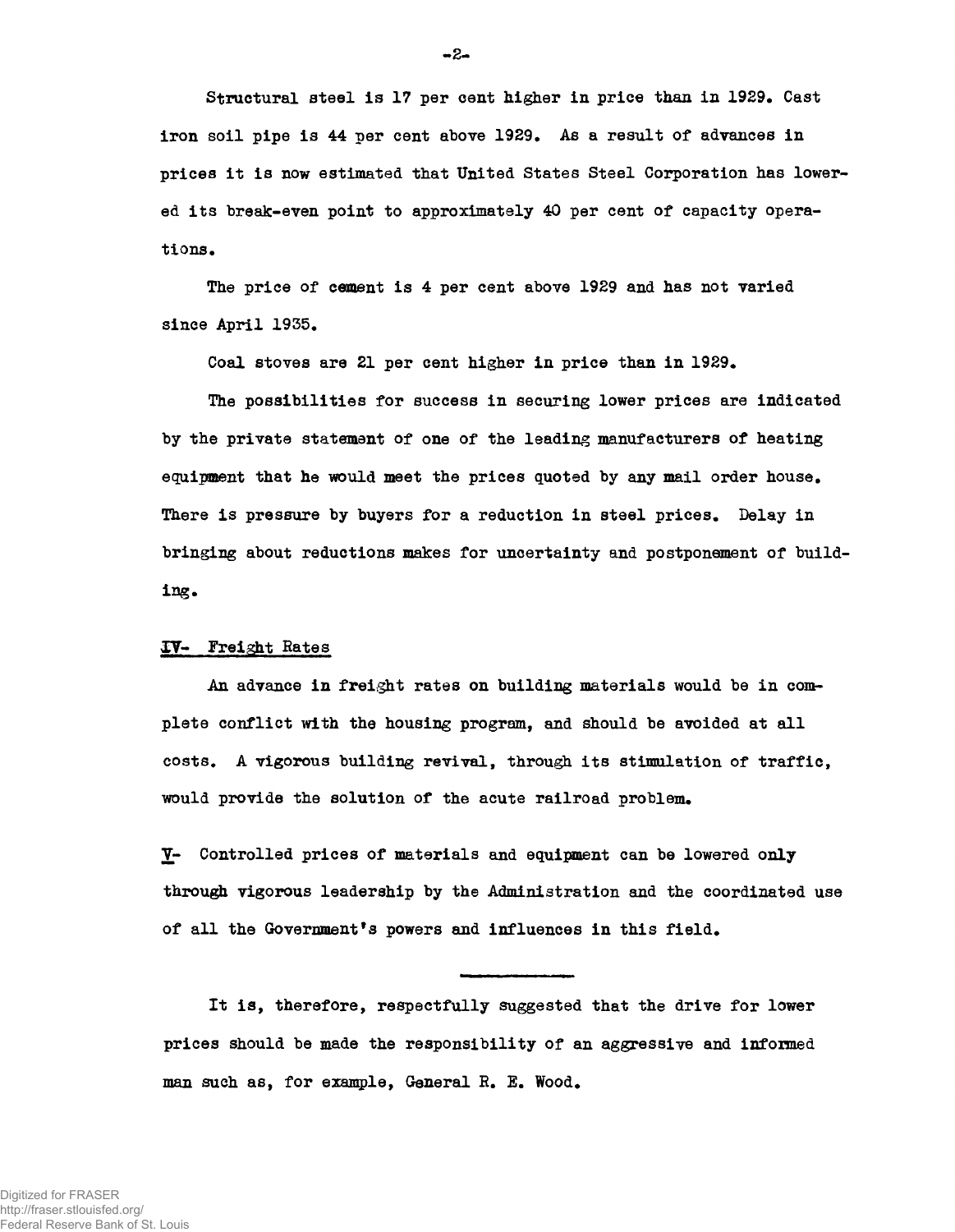# PERCENT OF RISE IN COMBINED COST OF LABOR AND MATERIALS DUE TO MATERIALS

June 1936 - June 1937

 $\sim 10^7$ 

| Indianapolis, Ind.  | 217  |
|---------------------|------|
| St. Louis, Mo.      | 117. |
| Oshkosh, Wis.       | 114  |
| Providence, R.I.    | 103  |
| Nashville, Tenn.    | 101  |
| Tampa, Fla.         | 94   |
| Milwaukee, Wis.     | 89   |
| Newark, N.J.        | 88   |
| Wichita, Kans.      | 87   |
| Grand Rapids, Mich. | 84   |
| Richmond, Va.       | 76   |
| Cleveland, Ohio     | 76   |
| Los Angeles, Calif. | 75.  |
| Chicago, Ill.       | 74   |
| New Orleans, La.    | 74   |
| Portland, Ore.      | 69   |
| Boston, Mass.       | 66   |
| Houston, Tex.       | 62   |
| St. Paul, Minn.     | 61   |
| Albany, N.Y.        | 57   |
| Birmingham, Ala.    | 56   |
| Pittsburgh, Pa.     | 55   |
| Philadelphia, Pa.   | 53   |
| Detroit, Mich.      | 53   |
| Spokane, Wash.      | 36   |

Source: Federal Home Loan Bank Board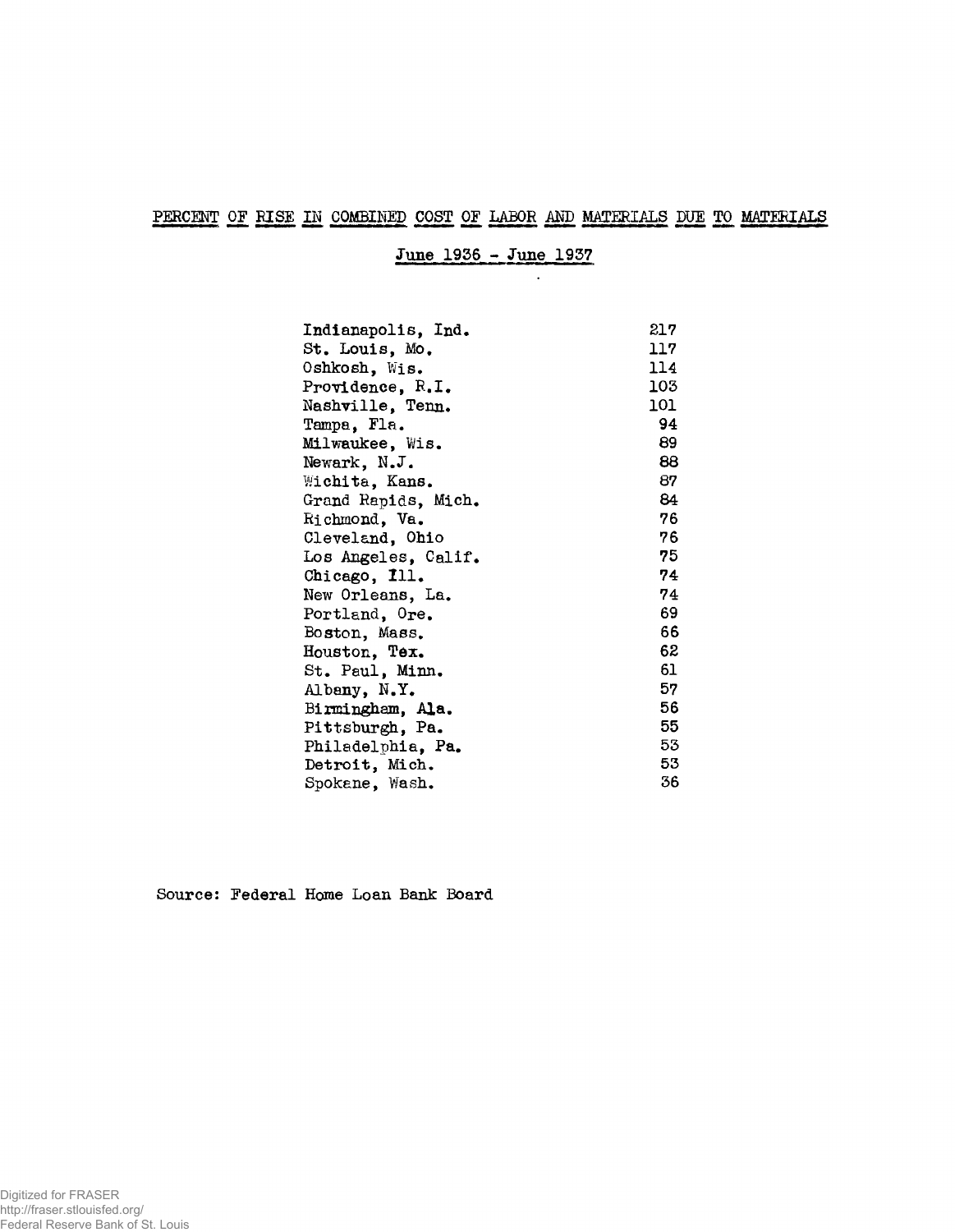# WHOLESALE PRICES OF BUILDING MATERIALS AND HOUSEFURNISHING GOODS

 $\overline{\phantom{0}}$ ÷

|                           |                 | Percentage change from<br>May 1937 to November 1937 |
|---------------------------|-----------------|-----------------------------------------------------|
| Building materials        |                 | $-3.6$                                              |
| Plumbing and heating      | $+1.1$          |                                                     |
| Structural steel          | $\cdot^{\circ}$ |                                                     |
| Cement                    | ٥.              |                                                     |
| Brick and tile            | $-2.2$          |                                                     |
| Paint and paint materials | $-2.6$          |                                                     |
| Other building materials  | $-2.6$          |                                                     |
| Lumber                    | $-8.0$          |                                                     |
| Housefurnishing goods     |                 | $+1.2$                                              |
| Furnishing                | $+2.5$          |                                                     |
| Furniture                 | $-0.1$          |                                                     |

Source: Bureau of Labor Statistics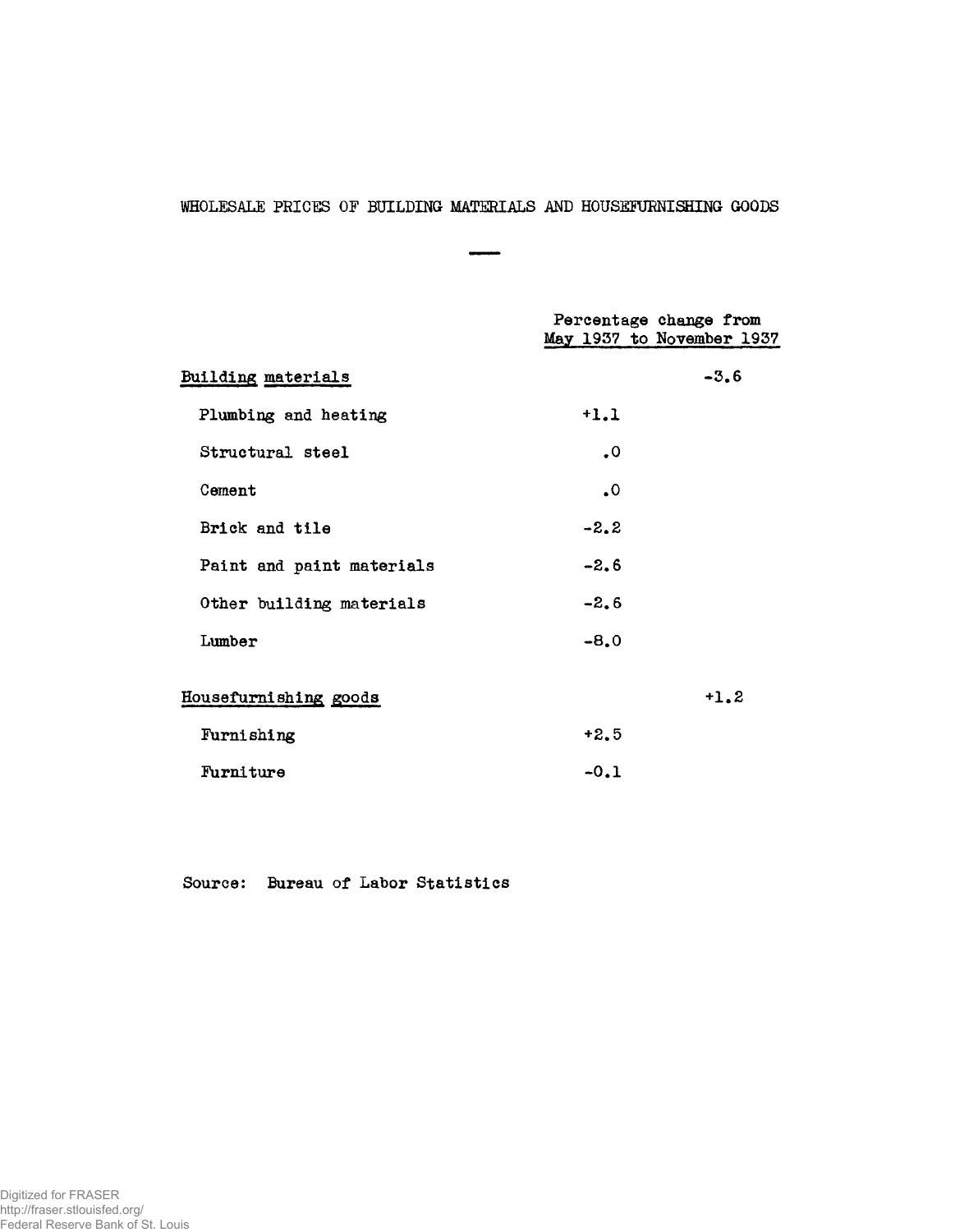# BUILDING MATERIALS AND HOUSEFURNISHING GOODS FOR WHICH WHOLESALE PRICES REMAINED UNCHANGED FROM MAY 1937 TO OCTOBER 1937

# Building materials

Blocks, concrete Brick, fire clay paving silica Tile, drain roofing Cement Lath, Douglas fir Lumber, cedar chestnut cypress maple white pine Shingles, cedar cypress Paint, prepared, enamel outside, white porch and deck roof and barn varnish, floor Paint materials, barytes butyle acetate **bone** black carbon black lamp black Prussian blue chrome green chrome yellow ethyl acetate putty whiting Structural steel Asphalt Plaster board Wall board Plate glass Pipe, sewer Plaster Slate Crushed stone Tar